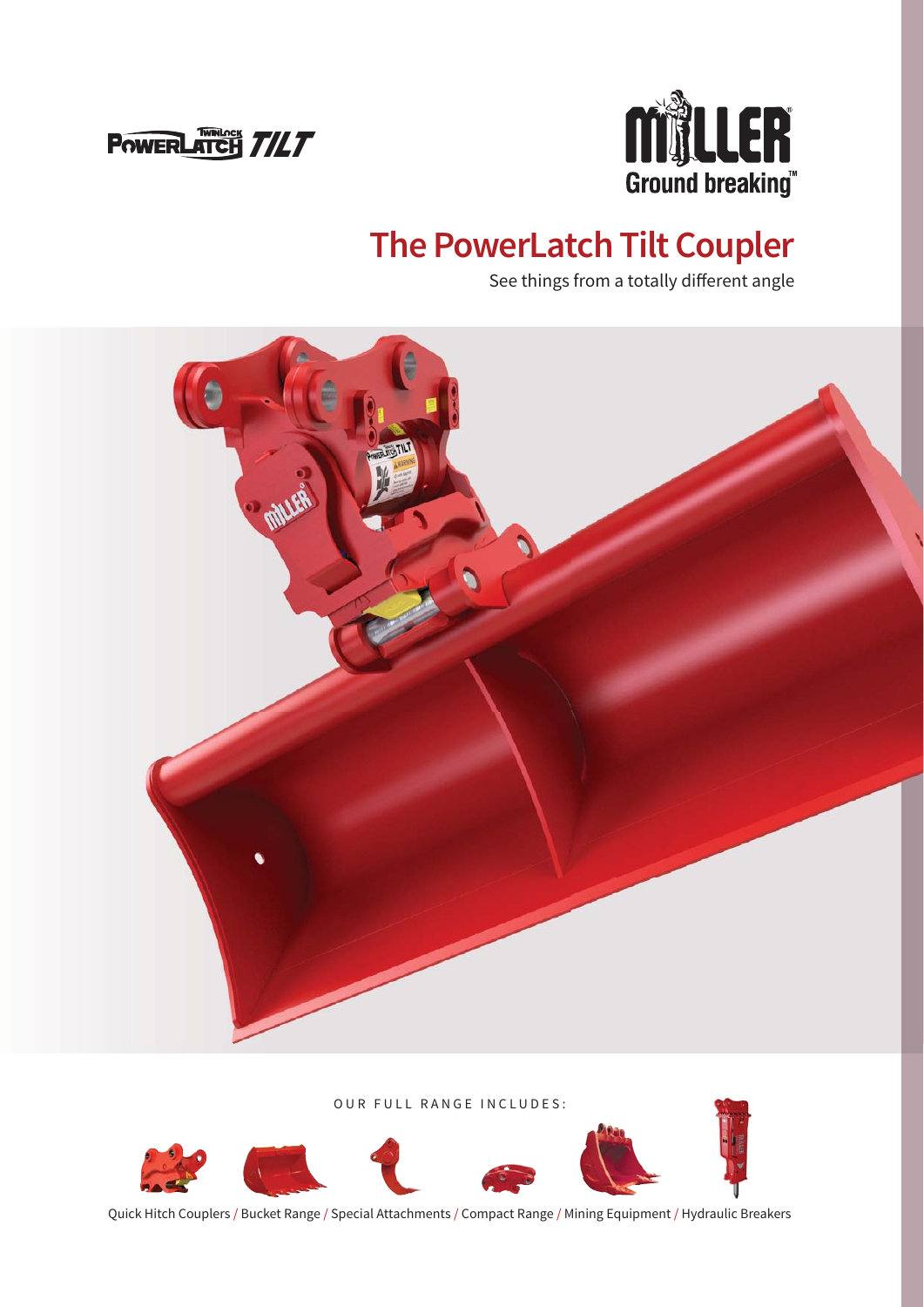# POWERLATCH TILT **Proven Design**

The PowerLatch Tilt coupler builds on the proven Miller TwinLock design, this low maintenance quick hitch coupler gives the operator additional peace of mind from the ABS mechanical backup system that ensures attachments remain securely engaged on both pins in the unlikely event of loss of engagement forces. This industry leading design enables up to 180° tilt functionality on all models, providing increased versatility and flexibility for the operator and making it a must have for a variety of applications such as grading, road construction and demolition.

Designed for use on excavators ranging from 3.5 to 20 tonnes, the cast compact design is achieved through side mounted arms which reduce the overall height and weight of the PowerLatch Tilt for enhanced performance and productivity.

#### **PowerLatch Tilt: Features**

- Up to 180° rotation on all models
- Tried & tested TwinLock design with mechanical front and rear locks

**ABS** 

RLATCH TILT

- Highly visible front latch
- Cast coupler for strength and durability
- Reduced overall height and weight due to the side mount arm
- Robust and reliable actuator
- Low maintenance, actuator is self-lubricating
- Variable pin centre design
- Available for 3.5T 20T machines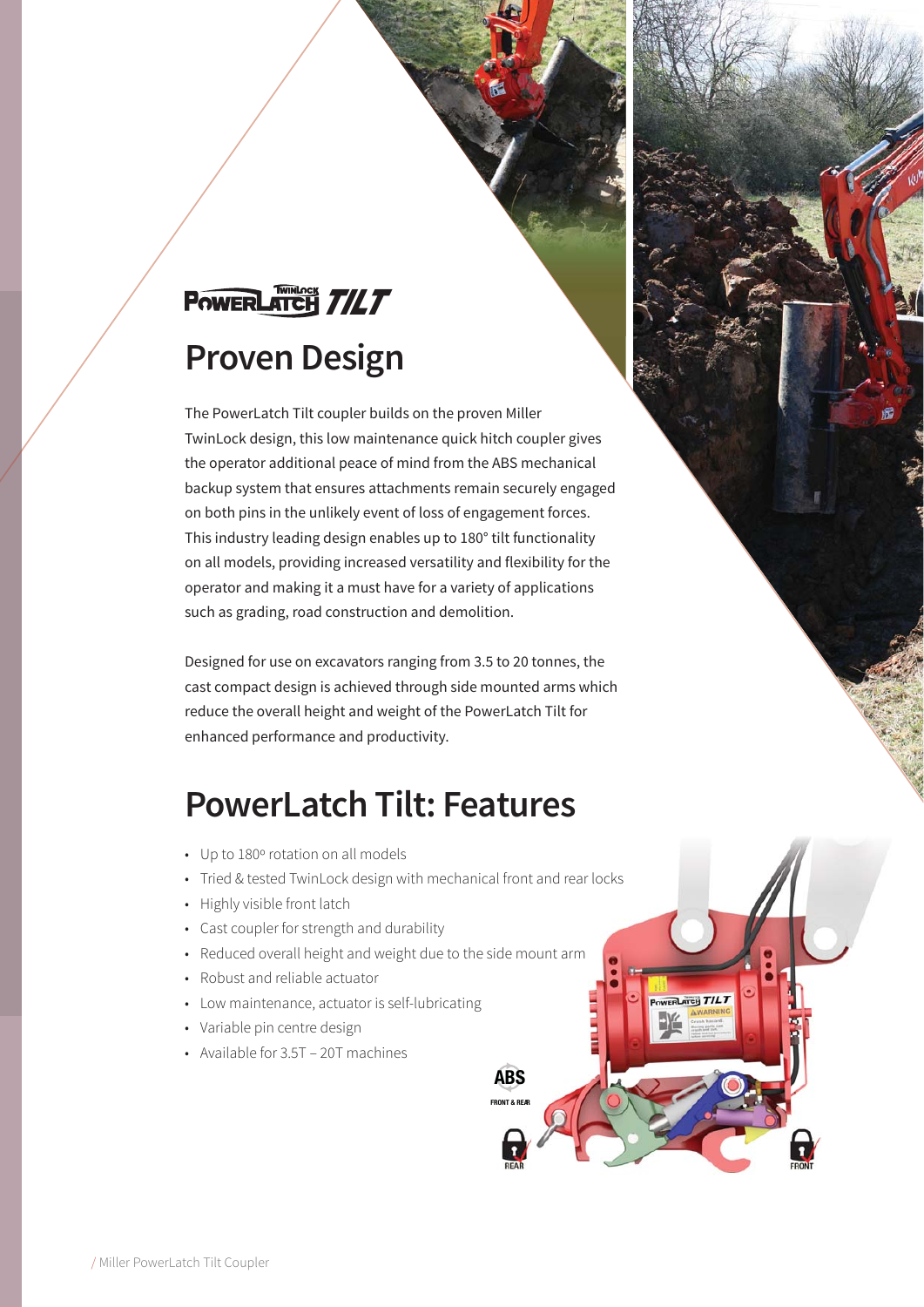

## **Benefit from Full Tilt only from Miller**

MARKET LEADING DESIGN WITH WORLDWIDE COMPLIANCE

- · 180° tilt across all models creates maximum flexibility with your attachments
- Compact design gives the operator greater visibility and performance capability
- · The PowerLatch Tilt coupler enhances the overall productivity and versatility of your machine
- Reliable actuator for low maintenance l.

| Model | <b>Excavator Weight</b> | Pick up range<br>(mm) | Max. Tilt (°) |
|-------|-------------------------|-----------------------|---------------|
|       | 3.5T                    | 172-200               | 180           |
| R     | 5T                      | 220-265               | 180           |
| R3    | $6-9T$                  | 280-320               | 180           |
| R4    | $10 - 13T$              | 345-420               | 180           |
| R6    | 19-21T                  | 430-520               | 180           |

\*Above specifications are subject to change without notice

#### **Peace of Mind**

The PowerLatch Tilt coupler can be used with Miller Mate for additional peace of mind.